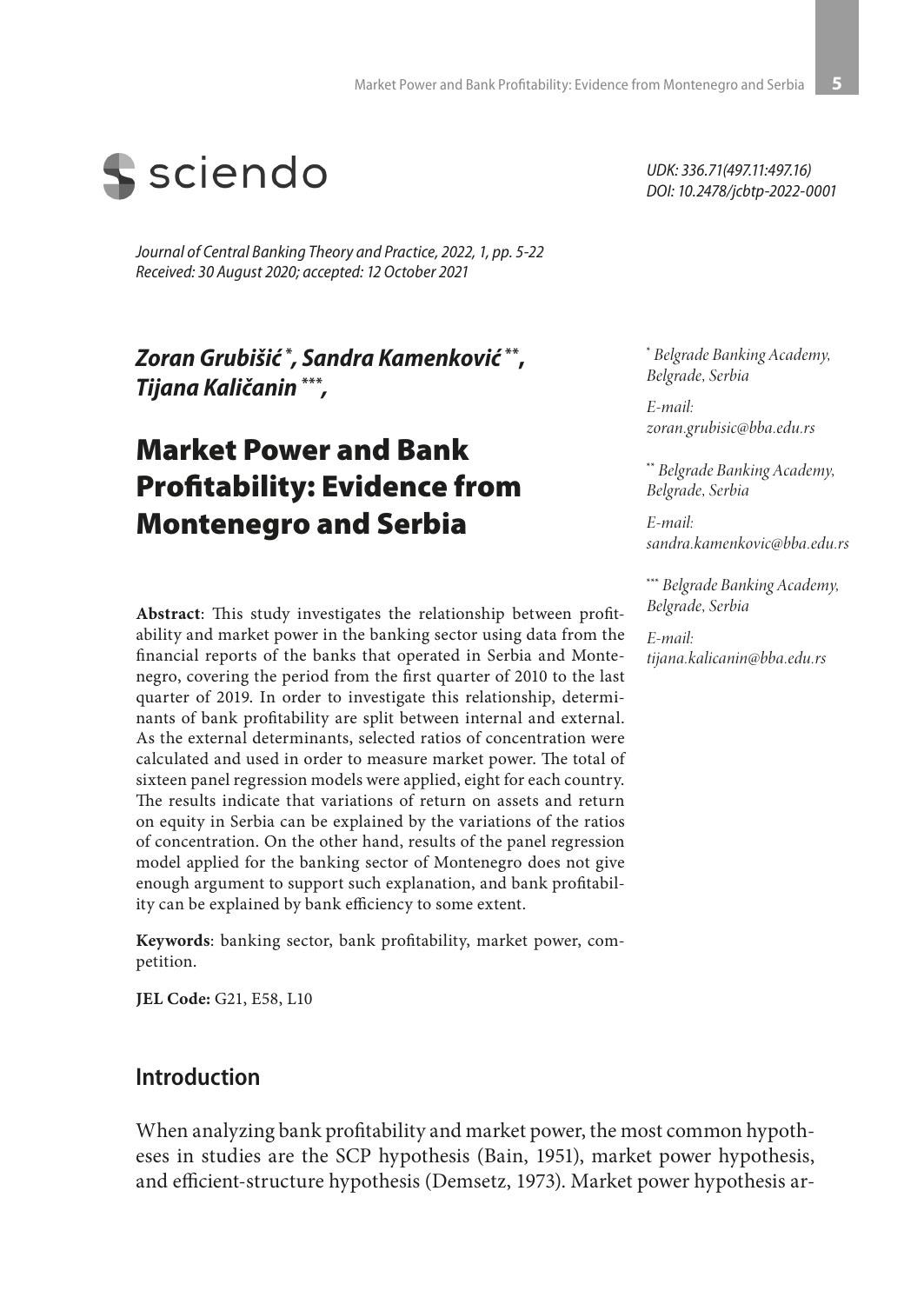gues that collusion among firms with market power results in higher pricing and profitability. The SCP hypothesis posits that the structure of a market influences firms pricing conduct and ultimately performance (Alhassan, Tetteh & Brobbey, 2016). Efficient-structure hypothesis predicts that efficient firms come out ahead in competition and grow as a result (Homma, Tsutsui & Uchida, 2014).

In order to measure market power, two common approaches are usually used: the structural approach, also known as the empirical industrial organization model, and the nonstructural approaches known as the new empirical industrial organization models. The structural approach refers to including structural measures of concentration as independent variables in models which are analyzing bank profitability function. Considering that, selected measures of concentration are used to measure market power. Market power is usually measured as a market share, using the market share of the leading bank known as a ratio of concentration (CR1) and cumulative market share or three or four banks that have the highest market share in the market (CR3 or CR4). Considering market share in the banking sector, the authors usually use the value of total balance sheet assets or the value of total loans. Using these ratios and including them in regression models is the first step in analyzing the relationship between bank profitability and market power.

#### **Literature review**

Determinants of bank profitability are usually split between internal and external. In most of the papers external determinants of profitability are usually split between industry-specific and macroeconomic variables. Speaking about industry-specific determinants, besides ownership, the authors use different measures of concentration to analyze relationship between profitability and level of concentration in the banking sector. Speaking about measures of concentration, the influence of market power measured by the ratio of concentration of leading bank or group of leading banks is also analyzed due to profitability.

Short (1979) was one of the first authors to test the relationship between the profit rates of 60 banks in Canada, Western Europe and Japan, as well as the market share of each of them. As a measure of market concentration CR1, CR3 and CR5 were included in the model. The results of this research support the hypothesis that higher market concentration leads to higher profit rates.

Demsetz (1973, 1974), Peltzman (1977) and McGee (1974) argue that concentration is not an accidental event, but the result of the superior efficiency of leading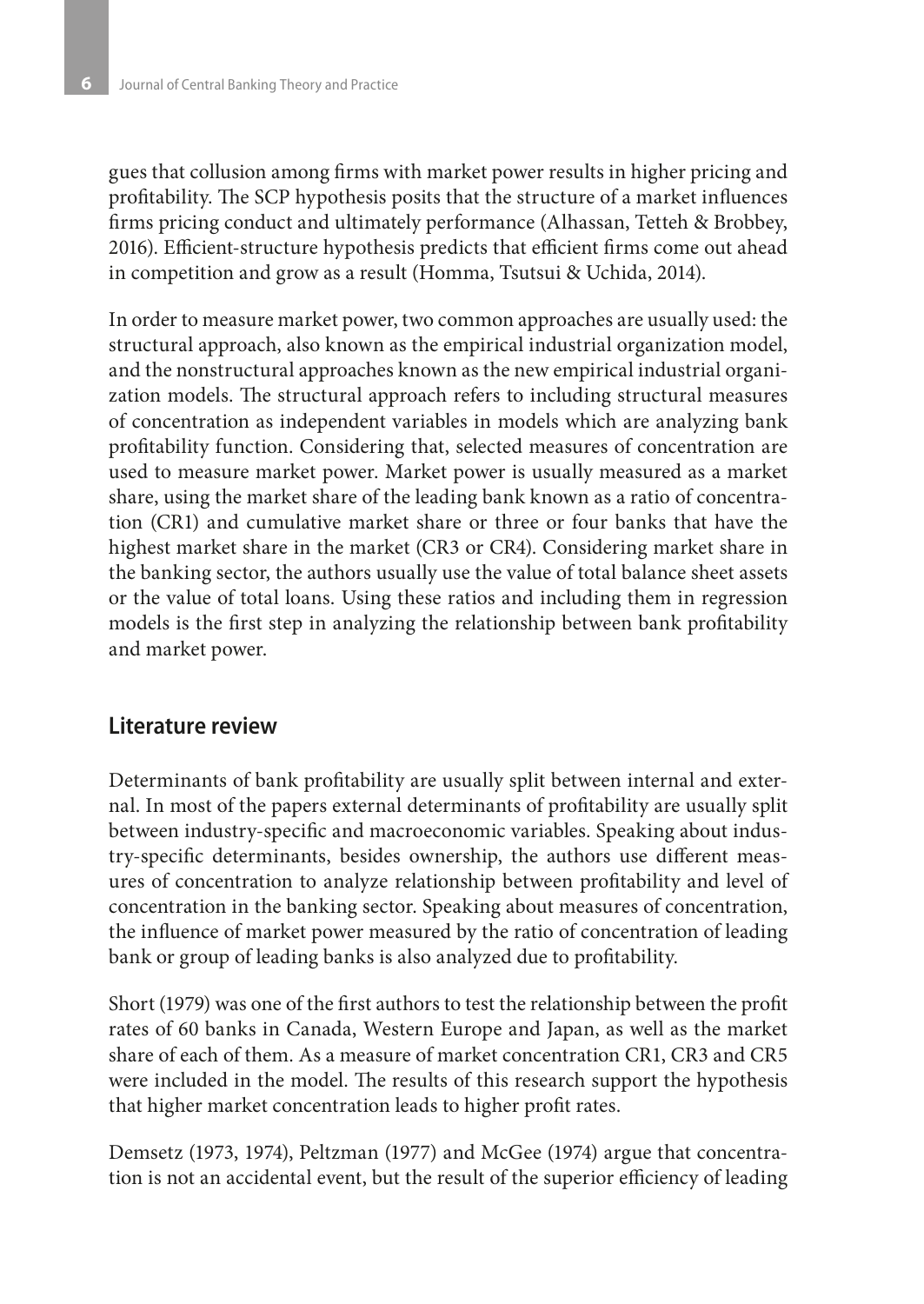companies. Companies that have a comparative advantage in production become large and thus gain a higher market share and, as a consequence, the market becomes more concentrated. This view, which the authors have defined as the efficient structure hypothesis, implies that market share implies greater efficiency of the company and therefore efficiency is in a positive correlation with profitability.

Kasman, Kasman, and Turgutlu (2011) in their work give a comparative analysis between developed and developing countries through a study of the relationship between profits and structures in the banking sector in the period 1995 - 2006. The results indicate that testing the efficient structure hypothesis is crucial to explain the relationship between profit and structure in the European banking market. When efficiency measures are included as control variables, the market share and concentration ratio are below the significance level in all regression models. The results confirm the efficient structure hypothesis as opposed to the relative market power hypothesis and the SCP hypothesis.

In his paper, Sufian (2011) analyzed the profitability of the banking sector in Korea by applying a panel regression model that includes both variables specific to the banking sector and macroeconomic indicators in the period 1992-2003. The sample includes a total of 251 banks, the dependent variables are return on assets and return on equity, while the independent variables are divided into two groups - internal and external. In the group of external factors, as a measure of concentration, he used the concentration ratio of the first three banks with the largest market share based on total balance sheet assets - CR3. The results indicate that the concentration of the banking market has a positive and significant impact on the profitability of banks.

In a sample of a total of 23 banks in the Turkish banking sector, the authors Çelik i Kaplan (2016) tested the SCP paradigm by applying a regression model of the panel data of the Turkish banking sector in the period 2008-2013. Return on assets was used as the dependent variable, while CR5 - concentration ratio of the top five largest banks and the market share of each bank measured by total balance sheet assets was included in the group of independent variables. The results presented in the paper indicate that the variable that measures efficiency is the most significant determinant of bank profitability, but also that the concentration measure (CR5) is a significant factor in profitability.

Bucevska and Hadzi Misheva (2017) test the SCP hypothesis and the efficient structure hypothesis. The aim of their work is to analyze the significance of the structure-conduct-performance hypothesis versus the efficient structure hypothesis in explaining the performance of banks. Their sample includes 127 com-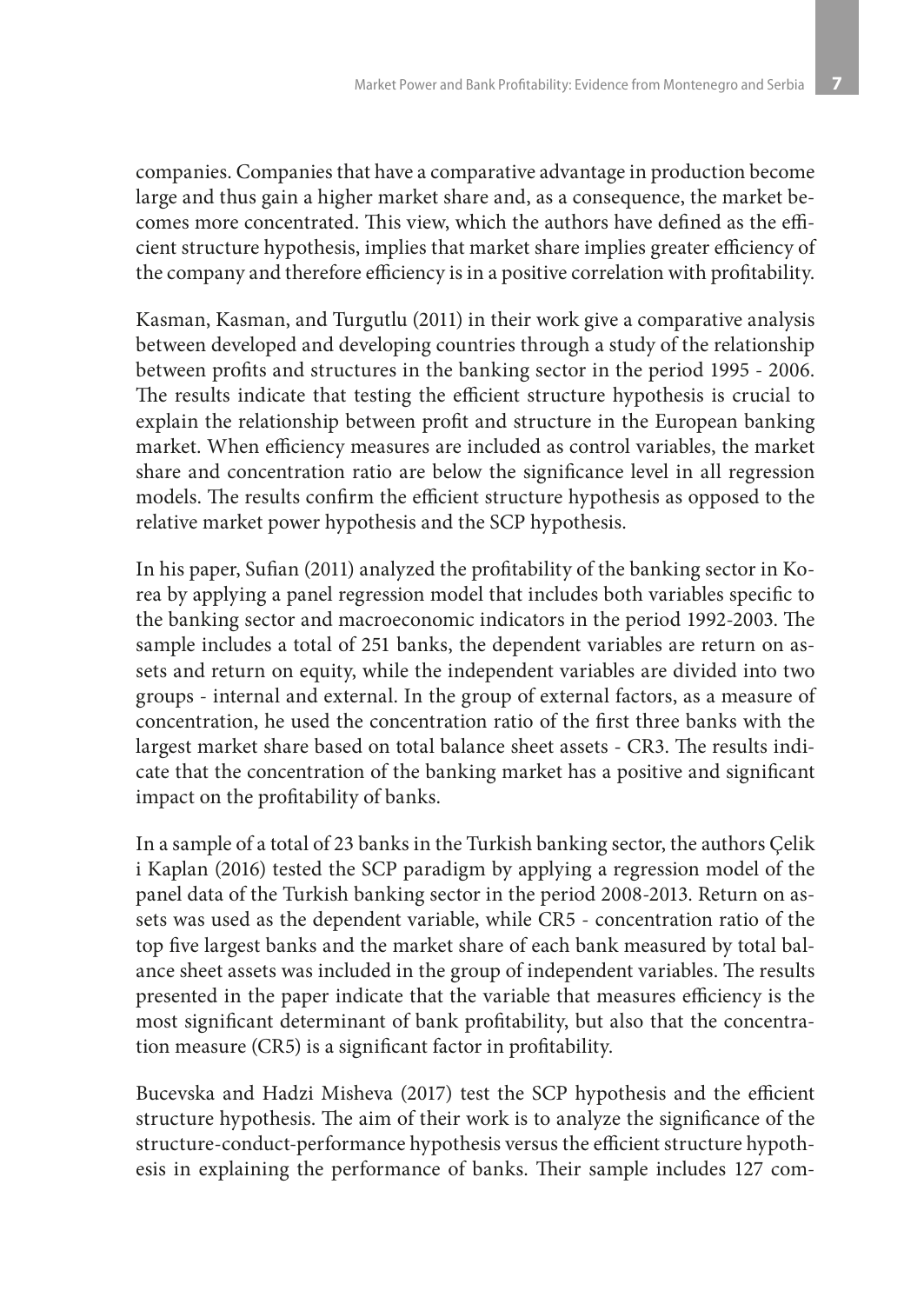mercial banks from six Balkan countries (Slovenia, Croatia, Serbia, Bosnia and Herzegovina, Montenegro, and Macedonia) during the period 2005-2009. In addition to control variables grouped within macroeconomic variables, sectorspecific variables and bank-specific variables use the Herfindal-Hirschman index and the market share of individual banks measured by total balance sheet assets. In conclusion, they state that empirical results indicate that efficiency is one of the main determinants of bank profitability, but not the only one. The profitability of banks is determined by a combination of variables that are specific to banks and the sector. In addition, the effects of concentration and market share are not significant, i.e. they cannot be considered as determinants of profitability.

Shijaku (2017) studies the impact of bank concentration on the likelihood of a country suffering systemic bank fragility. The sample included the panel data with quarterly frequency for individual bank balance sheet and income statement items of 16 banks operating in Albania and some macroeconomic indicators for the period 2008Q04 – 2015Q03. That included a total panel balanced observations with 448 observations and 28 periods. First, results provide supportive evidence consistent with the concentration-fragility view. Second, macroeconomic variables seem to have a significant effect on bank stability, which is not found for the sovereignty primary risk. By contrast, the bank-specific variables have also a significant effect on bank stability conditions.

Arif & Awwaliyah (2019) analyze the influence of market structure on profitability of the Islamic banking industry in Indonesia. They used panel regression with a random effect model. The result shows that market structure - proxies by market share (MS) and concentration ratio (CR4) does not affect profitability of the Indonesian Islamic banking industry. This result implies that the performance of the Islamic banking industry in Indonesia is not supported by the traditional hypothesis and the efficient structures hypothesis.

Kamarudin, Sufian, Nassir, Anwar, and Hussain (2019) investigate the potential internal (bank specific) and external (macroeconomic) determinants that influence the revenue efficiency of Malaysian domestic Islamic banks. The data cover domestic and foreign Islamic banks operating in the Malaysian Islamic banking sector during the period of 2006 – 2015. The results indicate that the level of revenue efficiency of the Malaysian domestic Islamic banks is lower compared to their foreign Islamic bank counterparts. They found out that bank market power, liquidity, and management quality significantly influence the improvement in revenue efficiency of the Malaysian domestic Islamic banks during the period under study.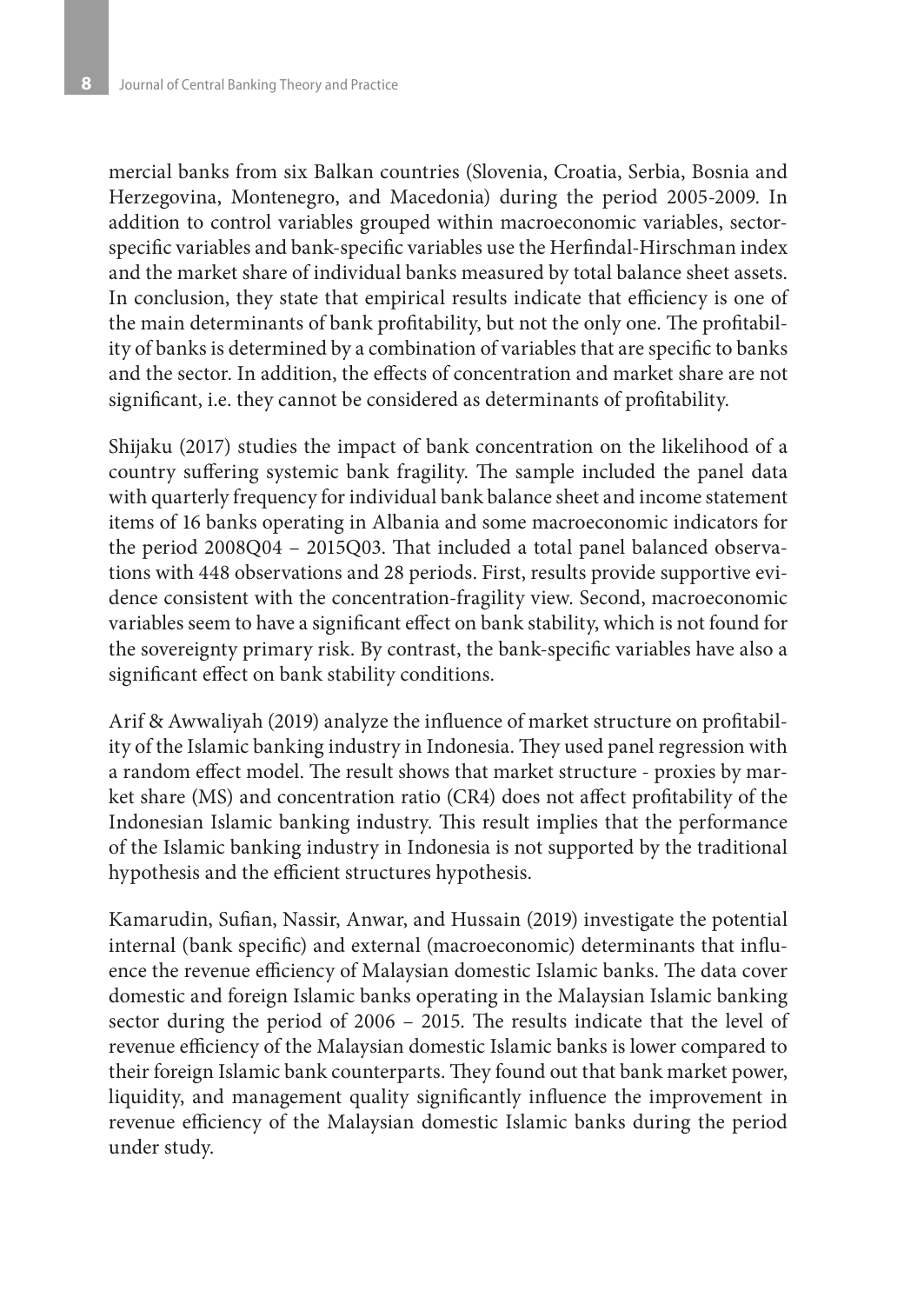On the panel data in the period 1996 - 2017, which include banks from Austria, the Czech Republic, Germany, Hungary, Luxembourg, the Netherlands, Poland, Slovakia and Switzerland, the profitability of banks is explained by the function of 13 different variables (Uralov, 2020). In addition to the non-structural measure of concentration - Lerner's index, a structural measure of concentration is included in the model – CR3, concentration ratio of the three largest banks based on total balance sheet assets, while the dependent variables are ROA and ROE. Based on the obtained results, the author concludes that there is a significant impact of concentration ratio on return on equity (ROE).

Le and Ngo (2020) investigates the determinants of bank profitability in 23 countries from 2002 to 2016 using the system generalized method of moments. The findings show the negative impact of market power on bank profitability, implying that competition improves bank profitability. Further, the positive relationship between capital market development and bank profitability suggests that they should be considered as complementary to one another.

### **The Model and data**

In accordance with the aim of the paper, the empirical research is based on the evaluation of the panel regression models. The sample includes all banks that operated in the period 2010 – 2019, on quarterly basis, on the territories of the Republic of Serbia and Montenegro, which makes a total of 40 quarters. The sample of the banking sector of the Republic of Serbia includes a total number of 36 banks that operated in the observed period, while the sample of Montenegro covers 15 banks. A representative set of data is formed using the official financial statements published by the National Bank of Serbia and the Central Bank of Montenegro, i.e. quarterly balance sheets and income statements. Due to the fact that the number of observations in the panel differs from one bank to another, these are unbalanced panel data.

The general model to be estimated is of the following linear form (Athanasoglou, Brissimis & Delis, 2008):

$$
\pi_{it} = c + \sum_{k=1}^{K} \beta_x X_{it}^k + \varepsilon_{it},
$$
\n
$$
\varepsilon_{it} = v_i + u_{it},
$$
\n(1.1)

where  $\pi$  is the profitability of bank *i* at time *t*, (*i*=1,…,*N*; *t*=1,…,*T*), *c* is a constant term,  $X_{it}$  are K explanatory variables and  $\varepsilon_{it}$  is the disturbance with  $v_i$  the unobserved bank-specific effect and  $u_{i}$  idiosyncratic error.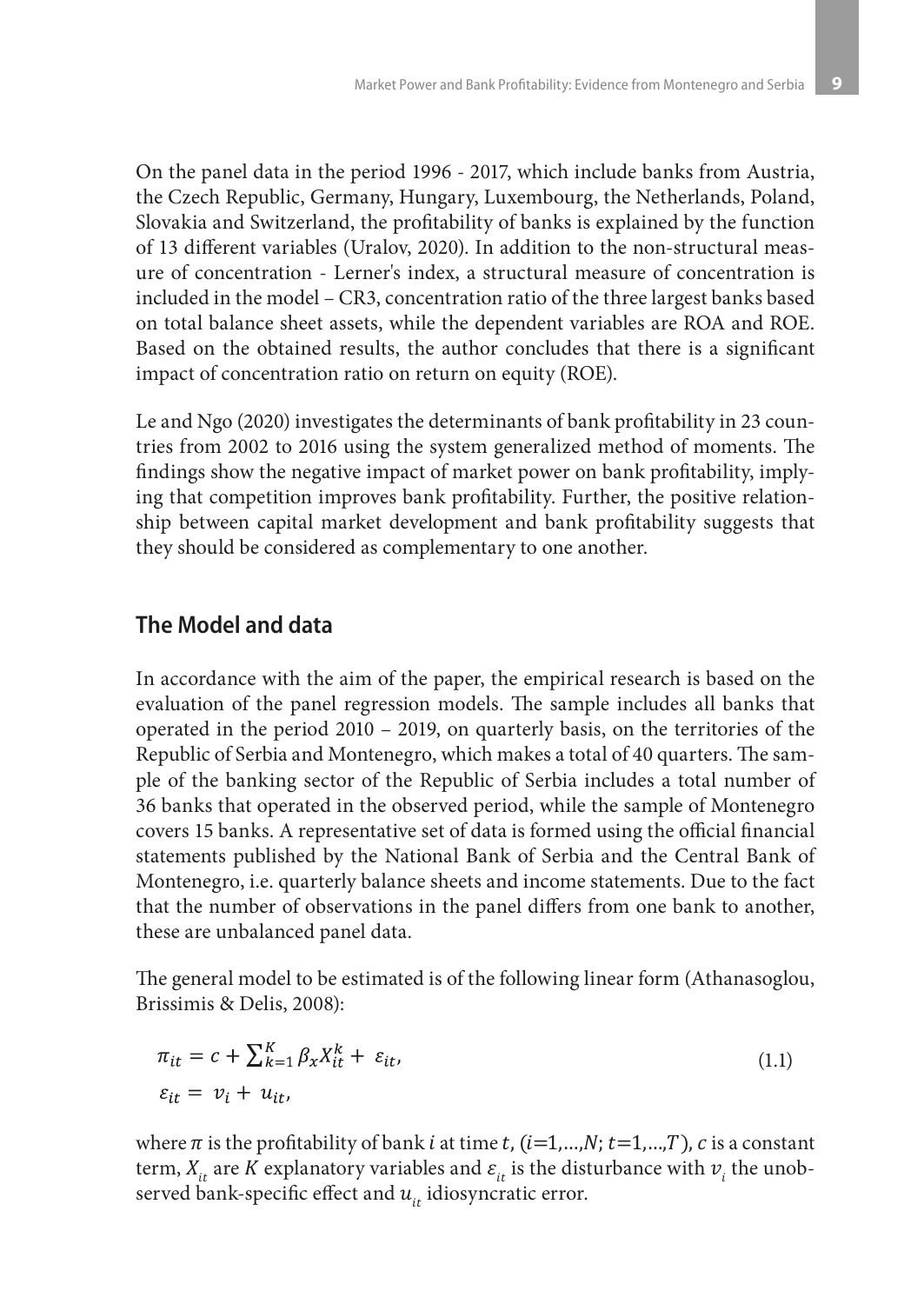The explanatory variables  $X_{i}$  are grouped into bank-specific, industry-specific and macroeconomic variables. The general model (1.1), with the explanatory  $X_{it}$ separated into these three groups, econometrically is specified as follows:

$$
\pi_{it} = c + \sum_{j=1}^{J} \beta_j X_{it}^j + \sum_{l=1}^{L} \beta_l X_{it}^l + \sum_{m=1}^{M} \beta_m X_{it}^m + \varepsilon_{it}
$$
\n(1.2)

where the  $X_{i}$ , *s* with superscripts *j*, *l* and *m*, denote bank-specific, industry-specific and macroeconomic determinants respectively.

The general linear regression model that is used in this paper is specified as follows:

$$
\pi_{it} = c + \sum_{j=1}^{J} \beta_j X_{it}^j + \sum_{l=1}^{L} \beta_l X_t^l + \beta_{gpd} X_t^{gdp} + \varepsilon_{it}
$$
\n(1.3)

where  $\pi$  is the profitability of bank *i* at time *t*, (*i*=1,...,*N*; *t*=1,...,*T*), *c* is a constant term,  $X_{i}$  are explanatory variables, *j* and *l* - bank-specific and industry-specific variables, respectively, while *gdp* represents a control macroeconomic variable, and  $\varepsilon_i$  is a random error that includes the effects of all other variables that are not directly included in the model, including individual effects.

As dependent variables *roa* and *roe* were used, by comparing net profit and assets, i.e. net profit and the amount of total equity. According to the discussion above, the independent variables are divided into three groups: macroeconomic variables, bank-specific variables, and industry-specific variables.

Within the group of bank-specific variables, the following variables are included in the model: capital, credit risk, operating cost management and size. The variable related to capital with the notation *cap\_ass* was obtained by comparing the amounts of capital and assets and a positive impact of this variable on the dependent variables is expected. The increase in net profit results indicates an increase in total capital and is based on the assumption of a positive correlation between leverage and bank profitability.

The next variable within this group is credit risk with the notation *cr\_risk*, which is obtained by comparing the position of interest expenses and the total amount of loans where a negative impact is expected. Loans are the riskiest part of bank assets, their quality is one of the most important determinants of business stability and success (Žunić, Kozarić, and Dželihodžić, 2021). It is believed that greater exposure to credit risk may adversely affect the bank's operations, resulting in reduced profitability. As a measure of the bank's efficiency, the variable *op\_exp* was used, which was obtained by comparing the cost of earnings and assets. Poor management of these costs results in the value of the stated ratio being higher, i.e.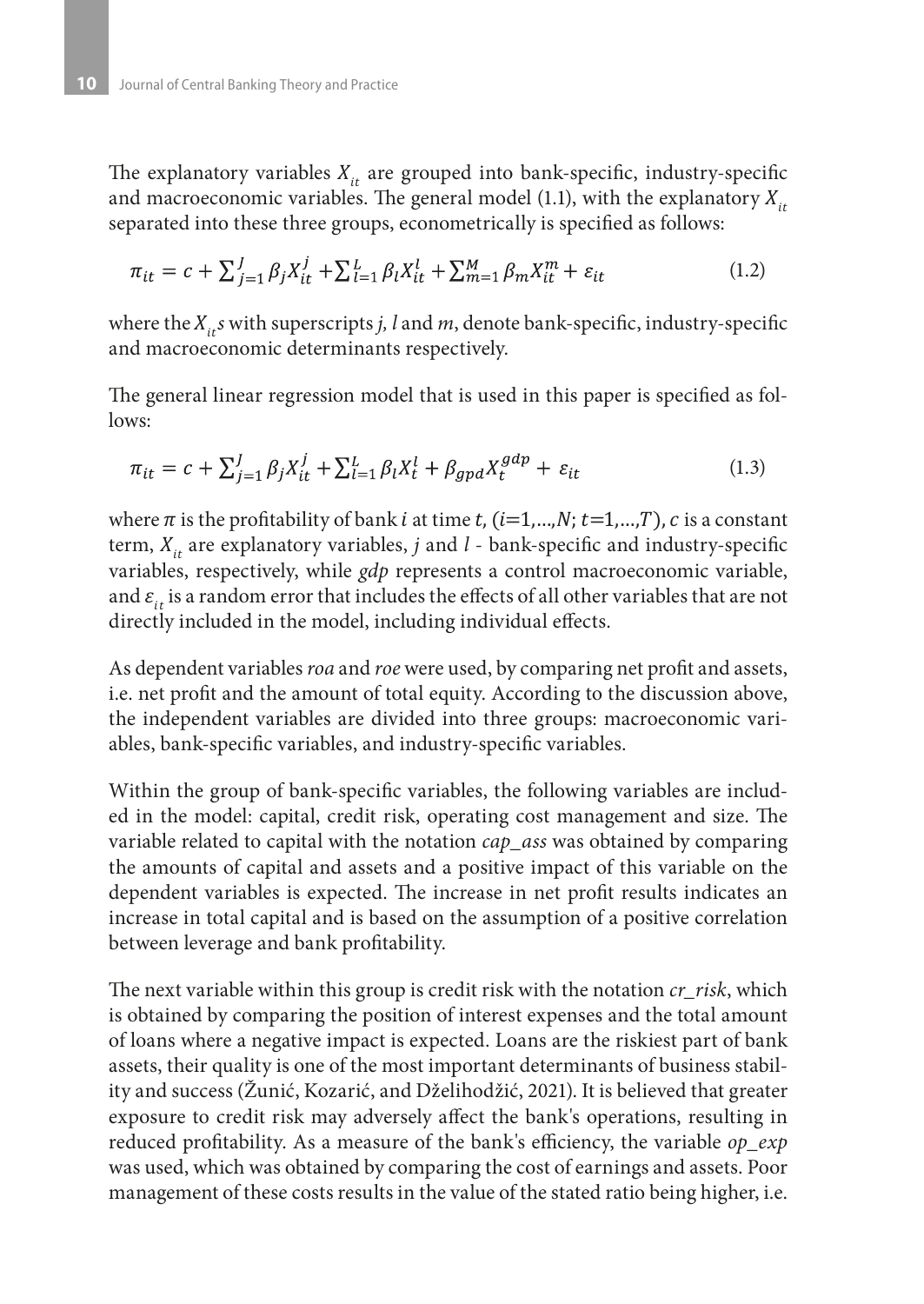a lower level of bank efficiency, which is expected to have a negative impact of this variable on the dependent profitability measures.

Given that the effect of bank *size* growth has to some extent proved positive on the bank's profitability, the model includes the logarithmic function of total assets - *size* where a positive impact is expected. It is argued that the worldwide credit crunch continued for an extended period leading to low/negative growth, raised unemployment, business & consumer confidence fell, companies were not able to borrow the funds required for investments. This highlighted the challenges and discrepancies in the banking system (Kolluru, Hyams-Ssekasi, and Rao, 2021). When it comes to macroeconomic variables, only one variable is included in the model - *gdp\_growth* where a positive correlation is expected between the specified variable and the dependent *roa* and *roe*.

Industry-specific variables are variables that measure the market power of certain market-leading banks. A large number of authors have used concentration ratios to examine the relationship between profitability and market structure (Demirgüç-Kunt, Laeven & Levine, 2003; Staikouras & Wood, 2004; Rinkevičiūtė & Martinkute-Kauliene, 2014; Antoun, Coskun & Georgiezski, 2018).

| Model                                                                                                                           | Key explanatory variables |
|---------------------------------------------------------------------------------------------------------------------------------|---------------------------|
| $ro a_{it} = c + \sum \beta_j X_{it}^j + \beta_{cr1} X_t^{cr1} + \beta_{gpd} X_t^{gdp} + \varepsilon_{it}$                      | cr1a<br>cr11              |
| $\label{eq:roda} roa_{it} = c + \sum_i \beta_j X_{it}^j + \beta_{cr4} X_{t}^{cr4} + \beta_{gpd} X_{t}^{gdp} + \varepsilon_{it}$ | rr4a<br>cr4l              |
| $\label{eq:ro} roe_{it} = c + \sum \beta_j X_{it}^j + \beta_{cr1} X_{t}^{cr1} + \beta_{gpd} X_{t}^{gdp} + \varepsilon_{it}$     | cr1a<br>cr11              |
| $\label{eq:ro} roe_{it} = c + \sum \beta_i X_{it}^j + \beta_{cr4} X_t^{cr4} + \beta_{gpd} X_t^{gdp} + \varepsilon_{it}$         | rr4a<br>cr41              |

**Table 1: Regression models and key explanatory variables**

Source: Authors

In regression models, selected concentration ratios were used as key independent variables to examine the relationship between market power and profitability in the banking sector. In accordance with the above, *cr1* and *cr4* were used, which were calculated on the basis of assets (notation a) and the total amount of approved loans (notation c). Key independent variables were simultaneously included in the models, examining the impact on *roa* and *roe*. Thus, the research is based on the econometric evaluation of 8 panel regression models for each of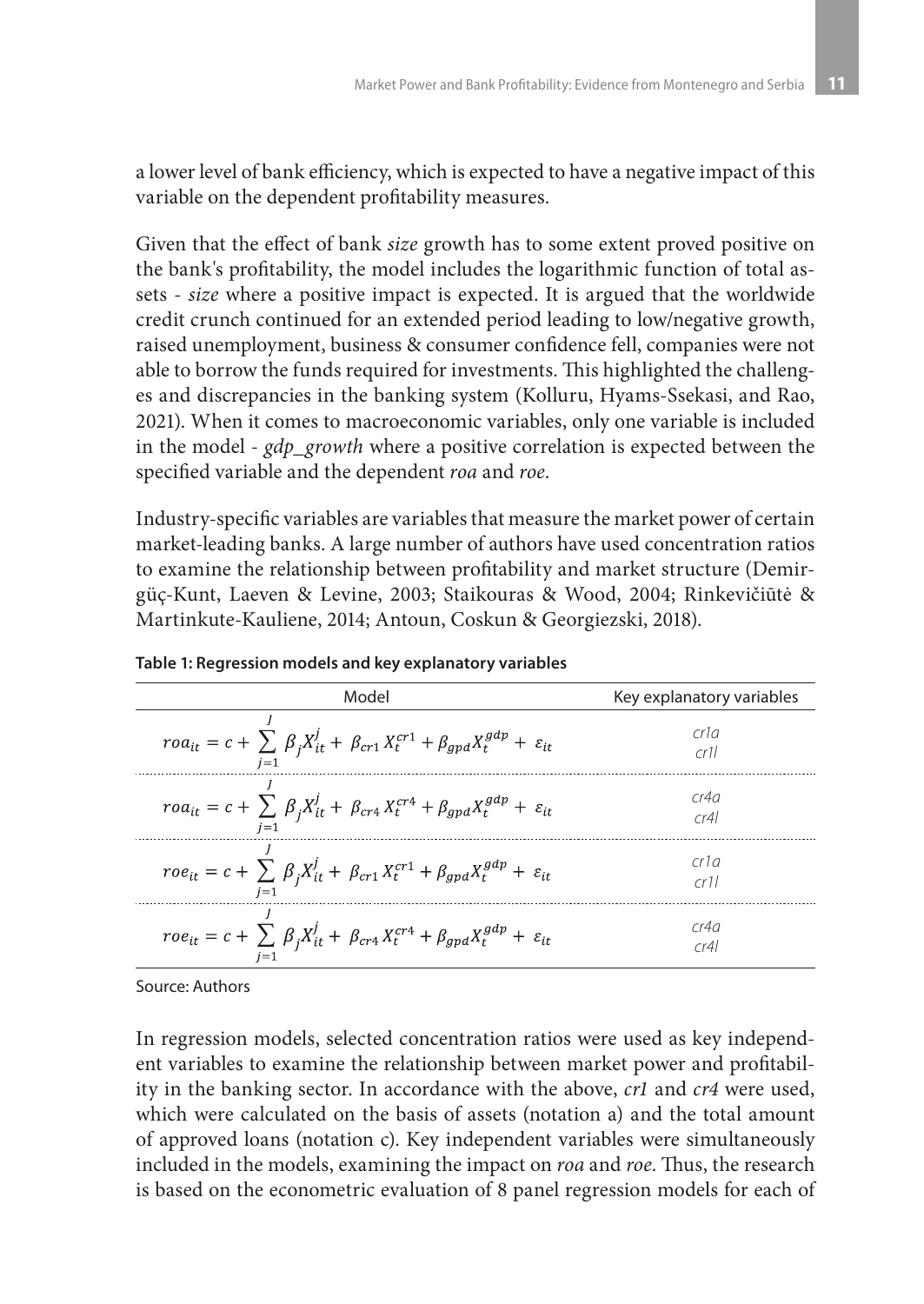the countries whose banks are included in the sample. Regression models and key explanatory variables are presented in Table 1. The values of key independent variables are graphically presented in the figures further below.

Hausman test is used to decide which estimation technique is more appropriate between the fixed effects model and the random effects model. The results of the Hausman test suggest that models *roe1, roe2, roe3,* and *roe4* for the Montenegro are more appropriate with the random effects model because the chi square is not significant at 5% levels and the other models are more suitable with the fixed effects model as it is significant at 1% for the chi square.

# **Results and discussion**

Figure 1 shows a comparative analysis of the CR1 ratio calculated on the basis of total balance sheet assets for the banking sectors of Serbia and Montenegro in the observed time period. It is noticeable that the CR1 ratio in the case of Montenegro has a downward trend since the beginning of the observed period. The highest value of this ratio was in the first quarter of 2010. This indicates that the bank that was the market leader - CKB bank AD Podgorica had a market share of about a quarter of the total market - almost 26%.



**Figure 1: Comparative analysis of CR1 ratio based on total balance sheet assets, 2006Q1-2019Q4**

Source: Author's calculations based on data from the Central Bank of Montenegro (https://www.cbcg.me/) and the National Bank of Serbia (http://www.nbs.rs)

Having in mind the number of banks that operated in that quarter, i.e. 11 banks in total, it can be concluded that the remaining 10 banks shared 75% of the mar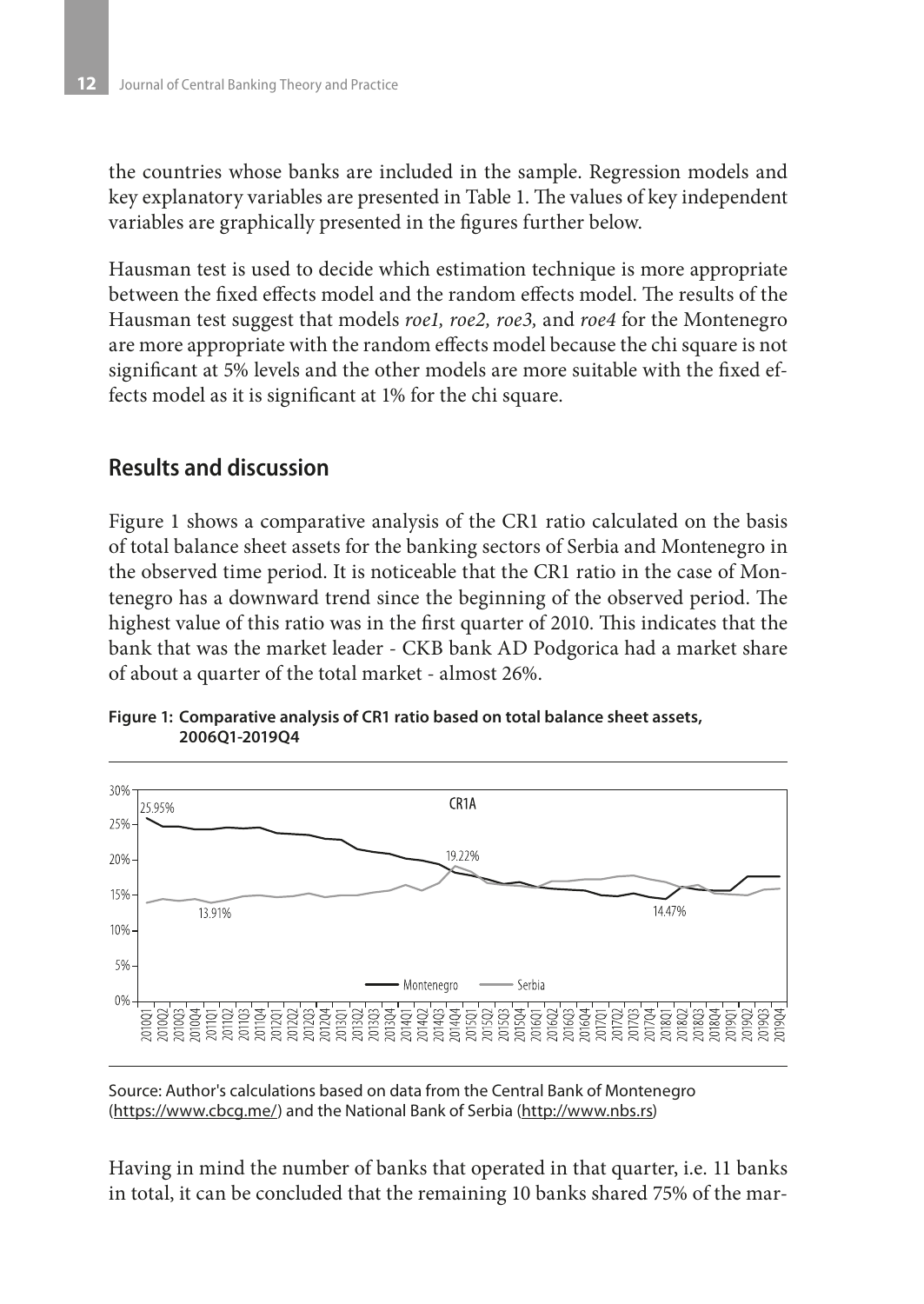ket, measured in total balance sheet assets. The lowest value of this ratio was 14.47% in the first quarter of 2018 when there were 15 banks in the market, from which it can be concluded that there was a change in dispersion of market shares in the observed period. In the banking sector of the Republic of Serbia, there was a slight increase in this ratio in the observed period, but the market leader did not change - Banca Intesa AD Belgrade. The lowest value of this ratio was in the first quarter of 2011 - 13.91% when a total of 33 banks were operating. The highest value of concentration ratio in the observed period was 19.22% in the fourth quarter of 2014 when there were 29 banks in the market.

Figure 2 shows a comparative analysis of the CR1 ratio calculated on the basis of the total amount of approved loans for the banking sector of Serbia and Montenegro in the observed time period. The highest and lowest values of CR1L ratios differ slightly in the banking sector of Montenegro - the highest value was also in the first quarter of 2010 followed by a downward trend. The range of the concentration ratio was 14.67% - 26.47%, and the lowest value was in the first quarter of 2016 when a total number of 14 banks operated. As in the case of total balance sheet assets, in the case of total loans, CKB bank AD Podgorica was the market leader during the entire observed period. The range in which the stated ratio in the case of the Serbian banking sector was based on - the total amount of approved loans - is lower in relation to the total amount of balance sheet assets, i.e. 15% - 17% compared to 14% - 19%. The lowest value of the ratio was recorded in the first quarter of the observed period, while the highest value of the ratio was in the first quarter of 2014 - 17.40% when there were a total of 29 banks, and it can be concluded that 28 banks accounted for some 82% of the market.



**Figure 2: Comparative analysis of CR1 ratio based on the total loans, 2006Q1-2019Q4**

#### Source: Author's calculations based on data from the Central Bank of Montenegro (https://www.cbcg.me/) and the National Bank of Serbia (http://www.nbs.rs)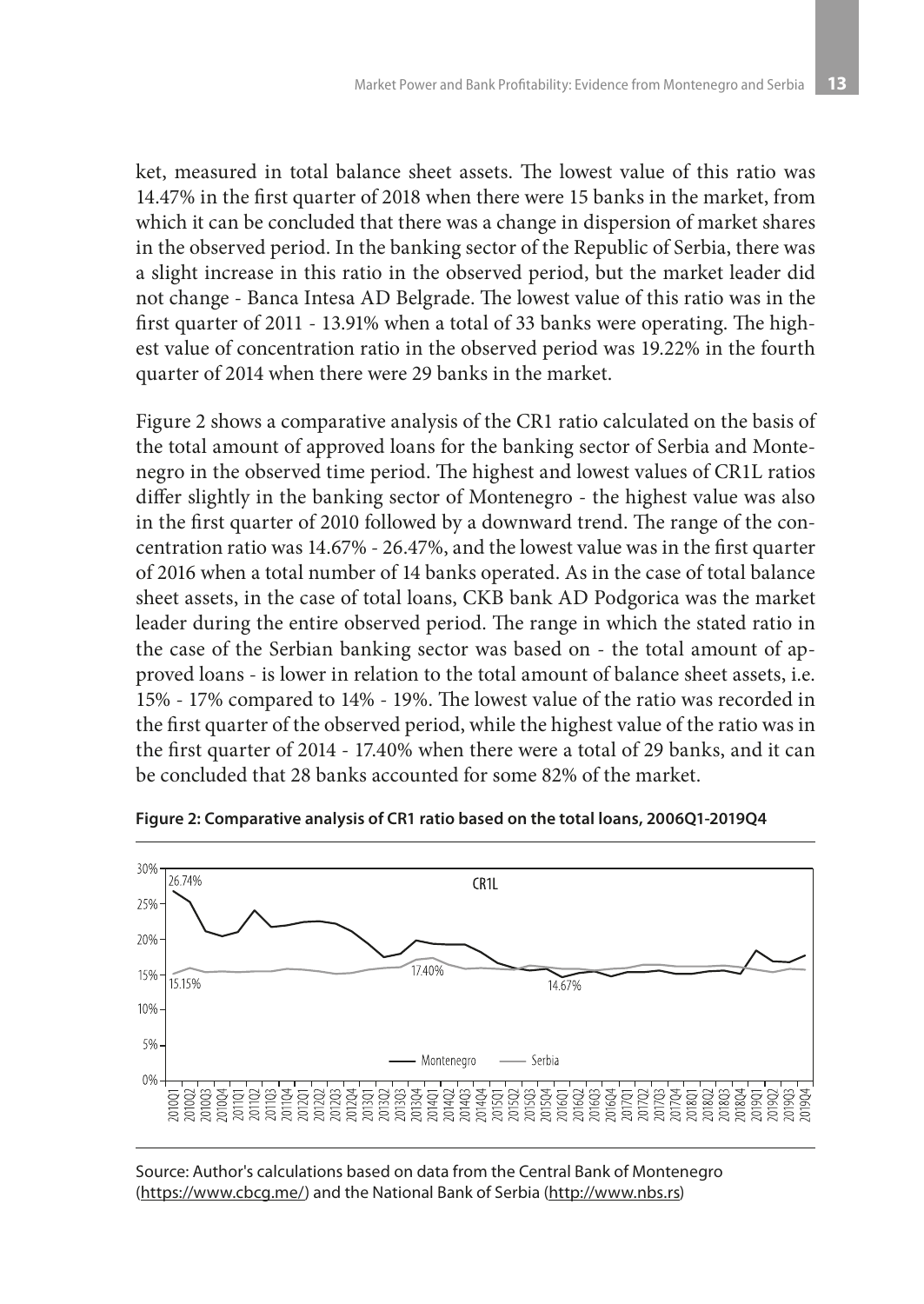Figure 3 shows a comparative analysis of CR4 ratio based on the total balance sheet assets of the banking sectors of Serbia and Montenegro. The value of the ratio CR4 of the banking sector of Montenegro ranged from 49.2% to 72.7%, with a downward trend recorded in the observed period. If the value of the cumulative market share of the first four banks is higher than 40%, it can be concluded that such a market is characterized by an oligopoly market structure (Lončar & Rajić, 2012). In the period 2016Q2-2018Q4, a total of 15 banks operated in the banking market of Montenegro, after which this number declined first to 14 in 2019Q1, and then to 13 in the last three quarters of 2019. It can be concluded that with the change in the number of banks, there was a change in the dispersion of market shares and thus a slight increase in CR4 ratio in the last year of the observed period, which is noticeable in Figure 4.

The banking sector of the Republic of Serbia is characterized by a slight growth of CR4 ratio and it ranged from 38% to 51%, which is far less compared to the range of the same ratio in Montenegro. It is important to note that there was a decline in the number of banks operating in the banking market in the Republic of Serbia in the observed period, so in the first quarter of 2011 when the CR4 ratio was at its lowest – 37.89%, there were a total of 33 banks, while in the fourth quarter of 2014 when it was at its highest – 50.67%, we had 29 banks. Bearing in mind that the number of banks and the value of the ratio have not changed in the last three quarters (26, and 45%, respectively), it can be concluded that the remaining 22 banks accounted for some 55% of the market in the banking sector of Serbia.



**Figure 3: Comparative analysis of CR4 ratio based on total balance sheet assets, 2006Q1-2019Q4**

Source: Author's calculations based on data from the Central Bank of Montenegro (https://www.cbcg.me/) and the National Bank of Serbia (http://www.nbs.rs)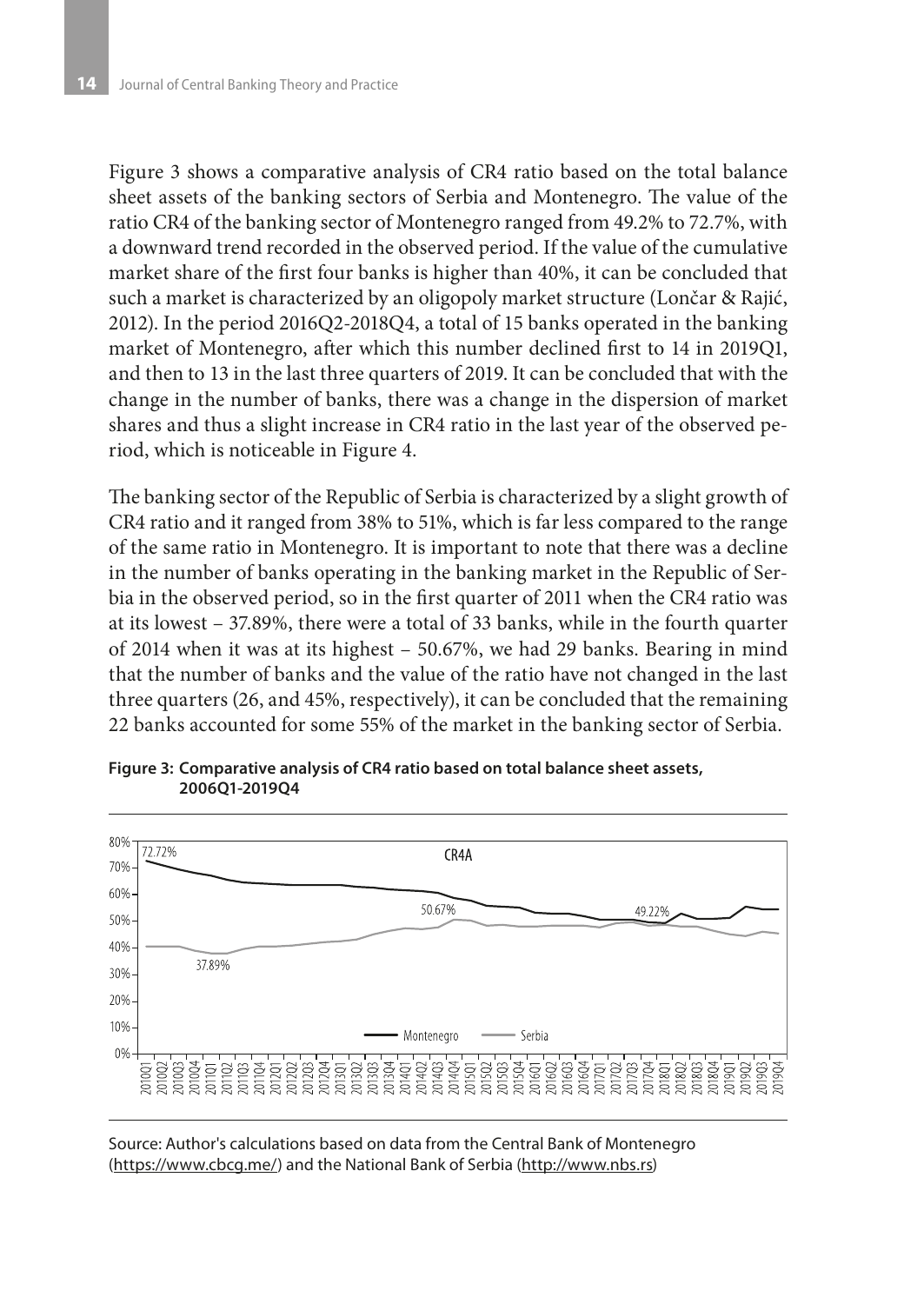Figure 4 shows a comparative analysis of the CR4 ratio based on the total amount of approved loans in the banking sectors of Serbia and Montenegro at the quarterly level over the 2010 – 2019 period. In relation to the total amount of assets, the CR4 ratio of the banking sector of Montenegro has a higher value of 75% compared to 72% in the first quarter of 2010 when it was the highest value of the ratio. This was followed by a downward trend to 52.67% in the fourth quarter of 2016 when this ratio has the lowest value and when it operated a total of 15 banks. The cumulative value of the shares of the first four banks in the Serbian banking sector ranged from 39.6% to 48.4%. The lowest value was in the second quarter of 2011 while the highest value was recorded in the first quarter of 2014 when there were 29 banks, from which it can be concluded that the remaining 25 banks shared about 50% of the market measured by the total amount of approved loans.



**Figure 4: Comparative analysis of CR4 ratio based on the total loans, 2006Q1-2019Q4**

Source: Author's calculations based on data from the Central Bank of Montenegro (https://www.cbcg.me/) and the National Bank of Serbia (http://www.nbs.rs)

Table 2 shows the estimated effects of market power indicators on *roa* and *roe* of the banking sector of Montenegro. Of a total of eight regression models, only CR1 measured by total balance sheet assets was statistically significant at the level of 10%. Other indicators, CR1 and CR4, were not statistically significant in any of the remaining 7 regression models.

The impact of these indicators together with other explanatory variables are shown in the Appendix - Table 1.1. In regression models in which the return on the asset was used as a dependent variable, the variable measuring efficiency is statistically significant at the level of 1%, while the variable related to size has a statistically significant positive effect at the level of 10%.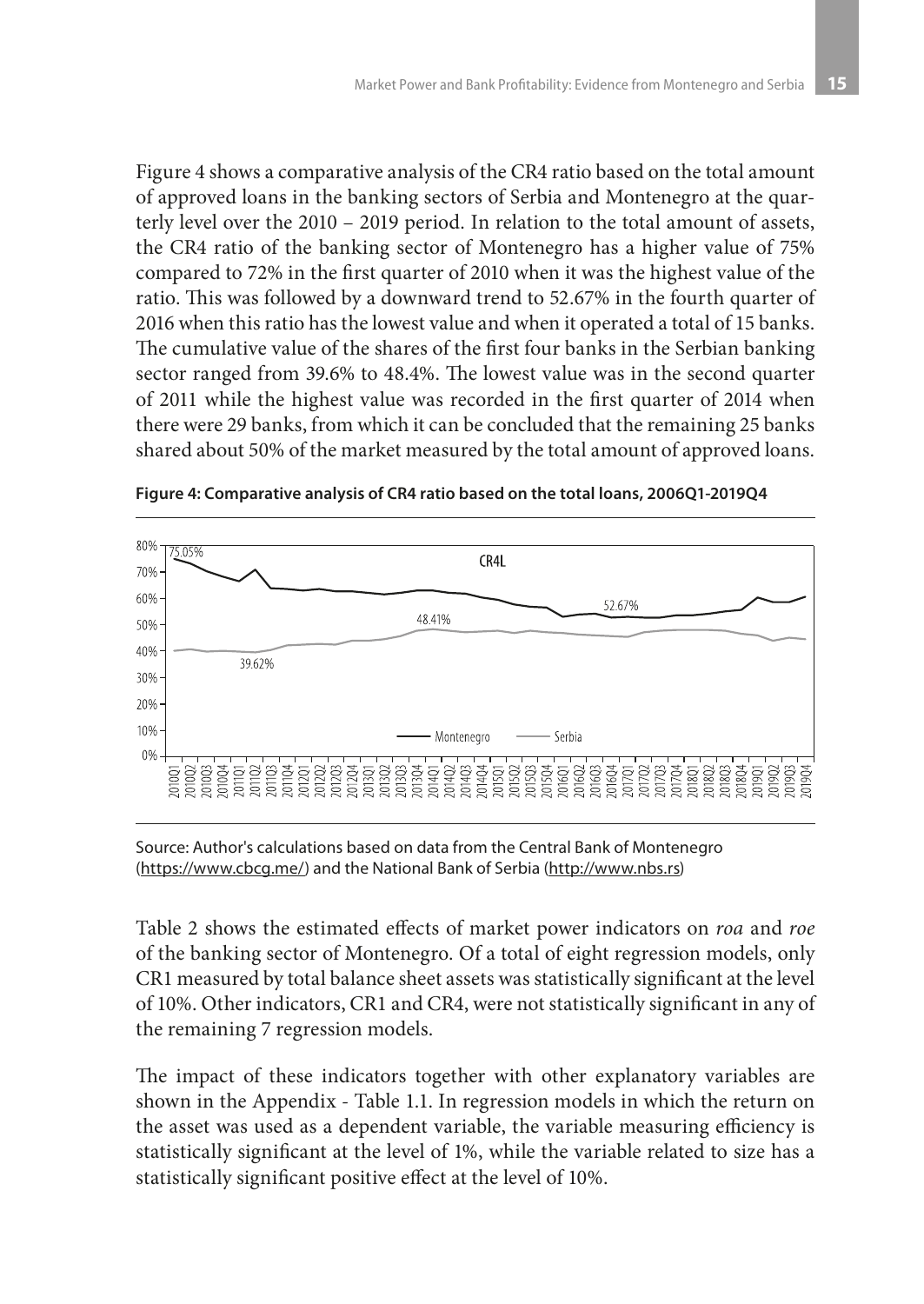Given that the coefficient of determination in these models is 0.15, it can be concluded that 15% of the variability in return on assets is explained by variability of the independent variables included in the model. Taking into account the statistical significance of the efficiency measure, it can be concluded that the high profit of banks is the result of efficiency of the banks and not their market power.

|                   | roa1      | roa <sub>2</sub> | roa3      | roa4      | roe1       | roe2      | roe3      | roe4      |
|-------------------|-----------|------------------|-----------|-----------|------------|-----------|-----------|-----------|
| cr <sub>1</sub> a | $-0.0306$ |                  |           |           | $-5.7727*$ |           |           |           |
|                   | (0.0766)  |                  |           |           | $-31.910$  |           |           |           |
|                   |           | $-0.0216$        |           |           |            | $-35.458$ |           |           |
| cr4a              |           | (0.0477)         |           |           |            | $-20.533$ |           |           |
|                   |           |                  | $-0.0320$ |           |            |           | $-56.148$ |           |
| cr11              |           |                  | (0.0708)  |           |            |           | $-41.349$ |           |
| cr4l              |           |                  |           | $-0.0241$ |            |           |           | $-24.405$ |
|                   |           |                  |           | (0.0417)  |            |           |           | $-20.654$ |

|                           | Table 2: Estimated effects of market power indicators on the profitability of the |
|---------------------------|-----------------------------------------------------------------------------------|
| Montenegro banking sector |                                                                                   |

Source: Authors

In regression models in which the return on capital is used as a dependent variable, the variable measuring efficiency is not statistically significant but the coefficient of determination is very low, and there are not enough arguments to draw certain conclusions that are statistically significant. Also, in addition to the above variables that are statistically significant, other independent variables included in the model do not have a significant impact on the profitability of the banking sector of Montenegro.

Table 3 shows the estimated effects of market power indicators on *roa* and *roe* of the banking sector of the Republic of Serbia. The impact of these indicators together with other explanatory variables are shown in the Appendix - Table 1.2. Unlike the banking sector of Montenegro, the results of regression models indicate that variations in profitability of the banking sector of the Republic of Serbia can be explained by systematic and robust variations in concentration indicators. Of a total of eight models, only the *cr1* concentration indicator measured by total balance sheet assets is not statistically significant. The concentration ratios of *cr1a*, *cr1l* and *cr4l* are statistically significant at the levels of 5% and 1%. The impact of these indicators is negative, leading to the conclusion that the growth of market power in the banking sector of Serbia affected the decline in profitability of the banking sector in the observed period.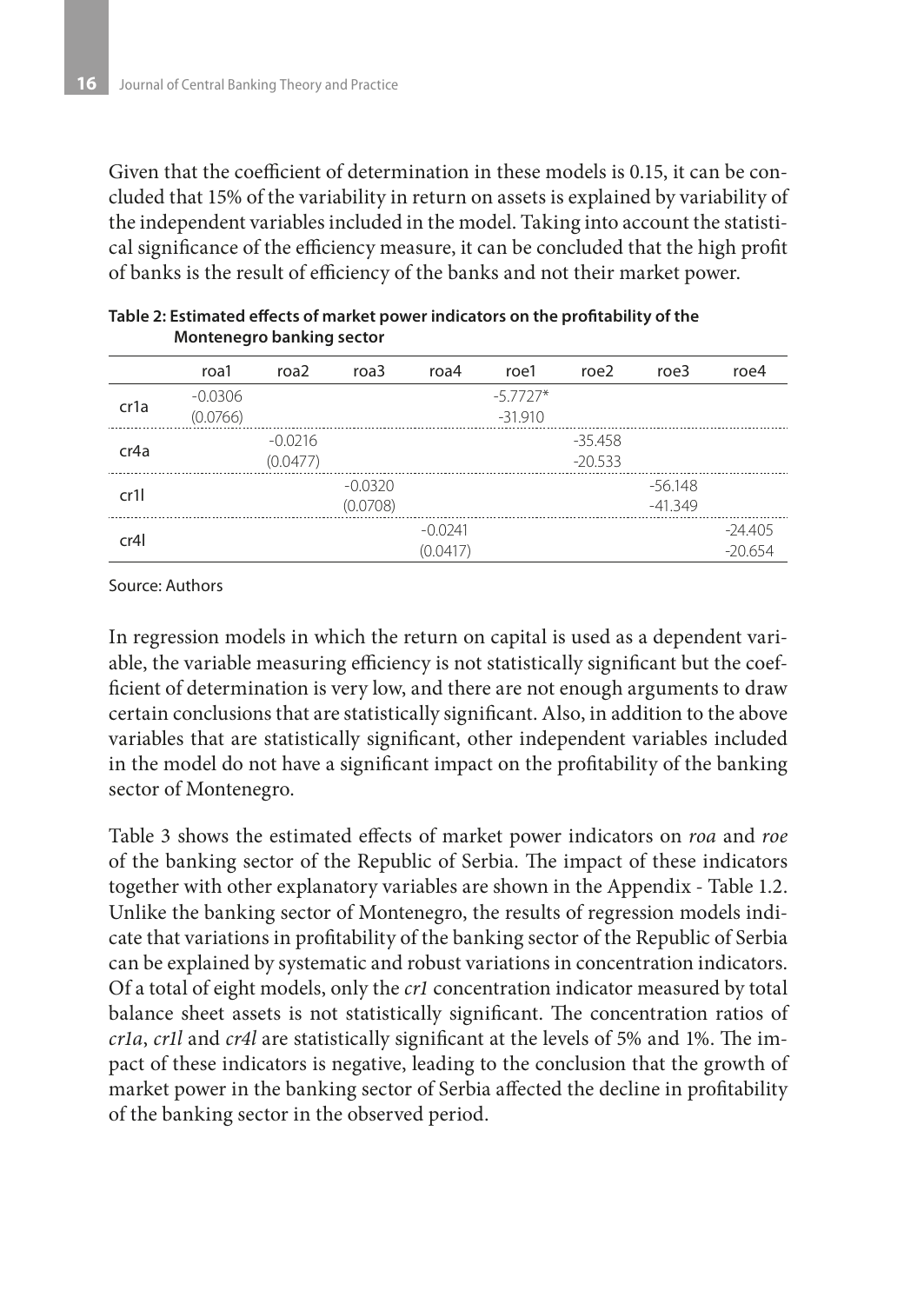|                   | roa1                  | roa <sub>2</sub>         | roa3                    | roa4                     | roe1                  | roe2                    | roe3                     | roe4                    |
|-------------------|-----------------------|--------------------------|-------------------------|--------------------------|-----------------------|-------------------------|--------------------------|-------------------------|
| cr <sub>1</sub> a | $-0.1607$<br>(0.1200) |                          |                         |                          | $-0.3895$<br>(0.3504) |                         |                          |                         |
| cr4a              |                       | $-0.1000***$<br>(0.0329) |                         |                          |                       | $-0.2875**$<br>(0.1216) |                          |                         |
| cr11              |                       |                          | $-0.7960**$<br>(0.3634) |                          |                       |                         | $-3.3825**$<br>$-13.393$ |                         |
| cr4l              |                       |                          |                         | $-0.1446***$<br>(0.0488) |                       |                         |                          | $-0.4699**$<br>(0.1960) |

| Table 3: Estimated effects of market power indicators on profitability of the |
|-------------------------------------------------------------------------------|
| Serbian banking sector                                                        |

Source: Authors

The variable *cr\_risk* is statistically significant in all regression models, where the negative causality between credit risk and profitability of the banking sector is confirmed. In addition, the variable *op\_exp* which measures the efficiency of banks is statistically significant at the levels of 5% and 10%. The significance of this variable leads to contradictory conclusions although the level of significance is statistically lower compared to the indicators of market power. In the first four models, the coefficient of determination is 0.61, while in regression models where the roe was used as a dependent variable coefficient of determination is 0.39. In regression models where roe was used as the dependent variable, the *capp\_ass* variable has a statistically significant positive effect.

# **Conclusion**

The aim of this paper was to analyze the influence of the market power on bank profitability known as the market power hypothesis using bank data from Serbia`s and Montenegro`s banking sectors. Panel regression models were applied in order to test the market power hypothesis. First of all, it can be concluded that there were significant changes in both banking sectors considering number of the banks, market shares and dispersion of market shares in the observed period. Common characteristic is that both banking sectors had one leader during the entire period. In Montenegro, the market share of the leading bank significantly decreased, whereas the market share of the leading bank in Serbia slightly increased. The same changes were noted with the quarter values of CR4 which indicates that dispersion of the market shares has changed in both banking sectors.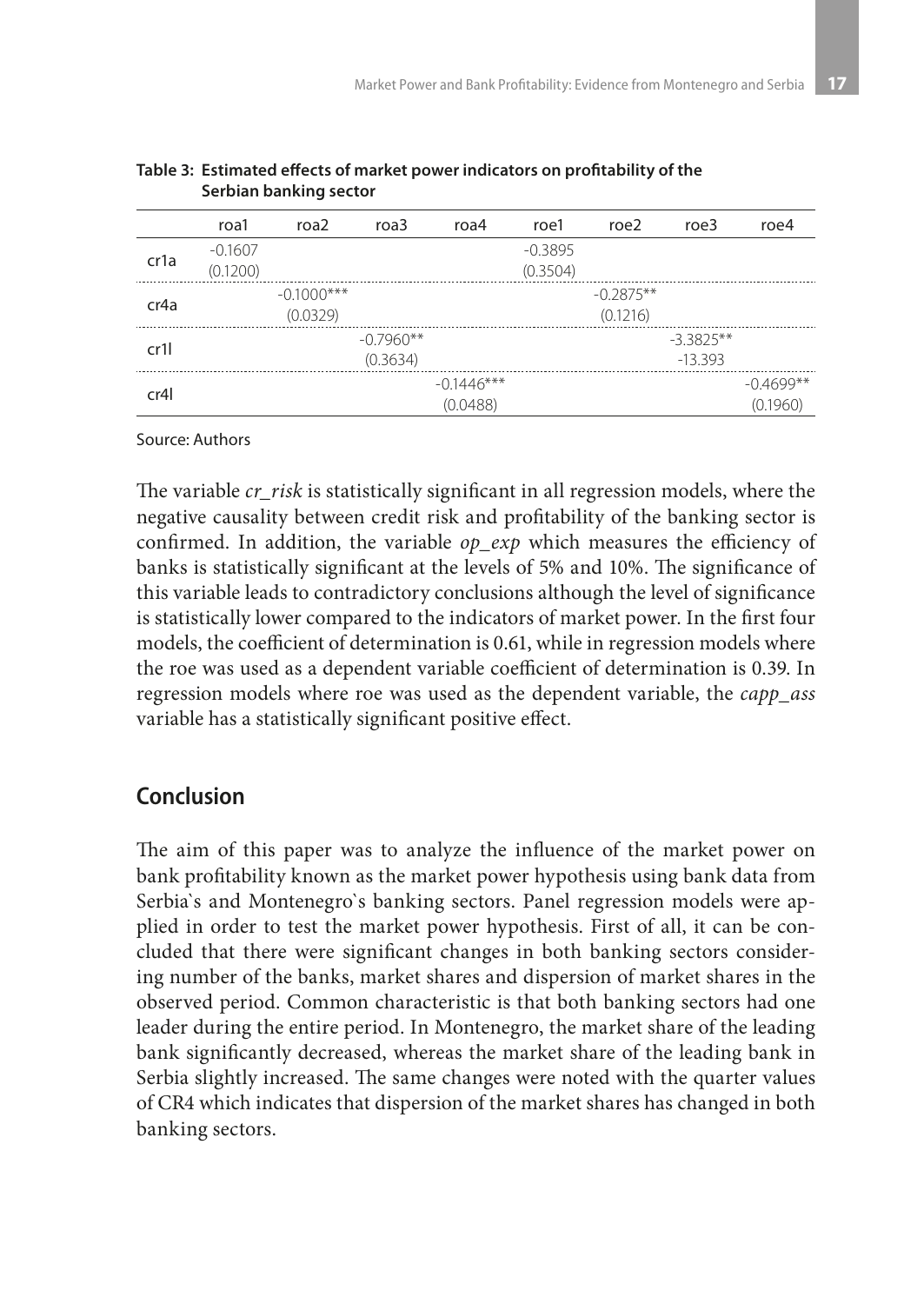In order to test the market power hypothesis, a total of eight panel regression models were applied for each country, and when examining internal determinants of profitability, the variable which refers to efficiency was also included to test the efficient-structure hypothesis. In case of Montenegro`s banking sector, there were not enough arguments to confirm the influence of market power on profitability. Also, in four of eight models, only the variable that refers to operating cost management was significant so higher wages had negative impact on profitability implying that the variations in profitability can be explained by the variations in operating cost management. Although this variable refers to efficiency, it can be concluded that profit of banks is the result of the efficiency of banks to some extent, thus confirming the efficient-structure hypothesis. The recommendation for future research is to expand data set when analyzing determinants of bank profitability because the number of the observations (banks) is small. The authors believe that the results in that case would be more consistent.

In the case of the banking sector in Serbia, the coefficient of determination was much higher compared to Montenegro, especially when applying the fixed effects model. As long as most of the ratio coefficients were statistically significant at the levels of 1% and 5% it can be concluded that market power has a negative impact on profitability of banks in Serbia. Also, credit risk has a strong negative impact on profitability. Considering the impact of the independent internal variable that refers to efficiency, the variations of profitability can be explained by the variations of efficiency of banks, so profit of banks is the result of their efficiency to some extent because this variable is statistically significant at the level below ratios of concentration.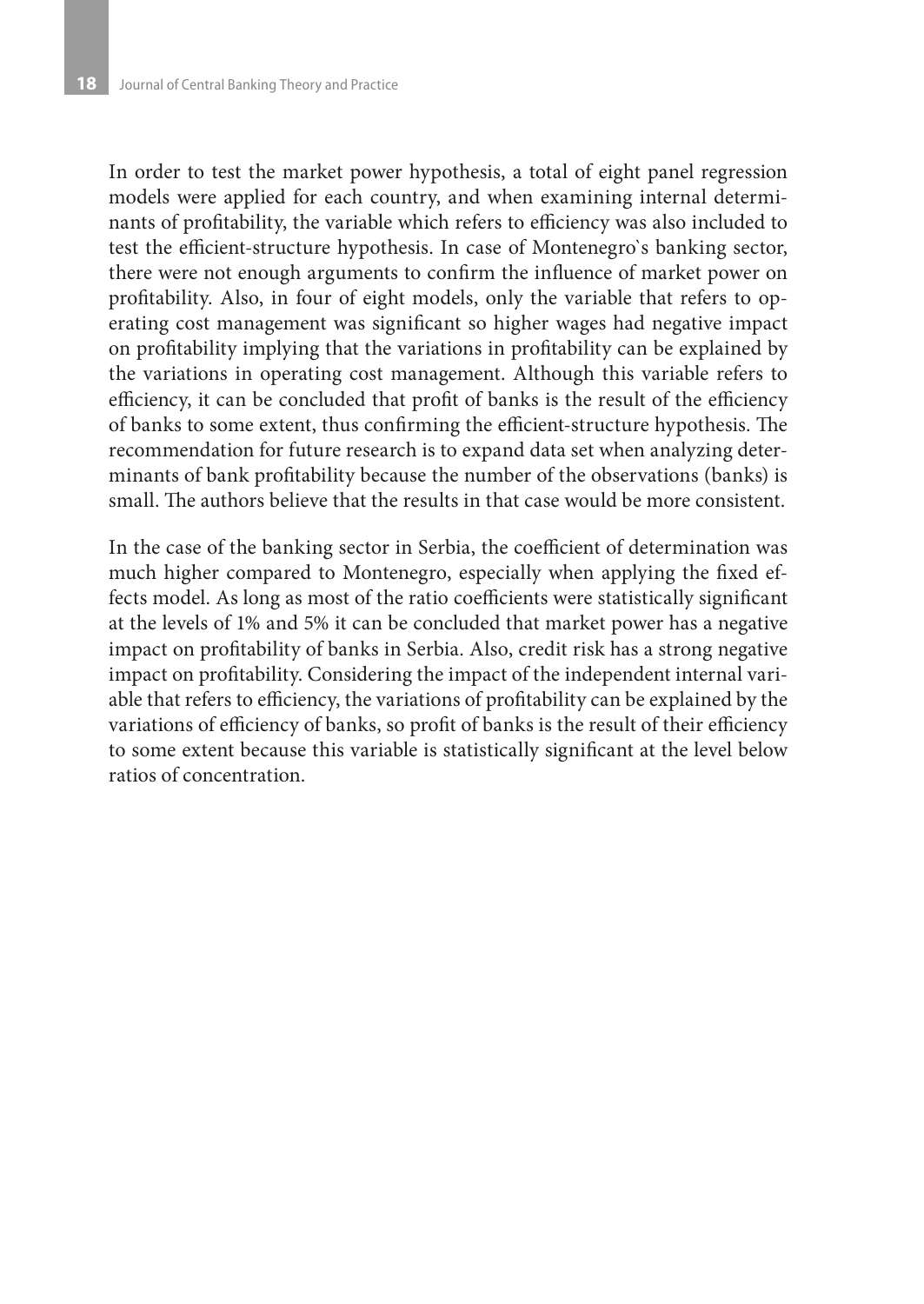# **References**

- 1. Alhassan, A. L., Tetteh, M. L. & Brobbey, F. O. (2016). Market power, efficiency and bank profitability: evidence from Ghana. *Economic Change and Restructuring*, 49(1), 71-93.
- 2. Antoun, R., Coskun, A. & Georgiezski, B. (2018). Determinants of financial performance of banks in Central and Eastern Europe. *Business and Economic Horizons (BEH)*, 14(1232-2019-853), 513-529.
- 3. Arif, M. N. R. A. & Awwaliyah, T. B. (2019). Market share, concentration ratio and profitability: evidence from Indonesian Islamic banking industry. *Journal of Central Banking Theory and Practice*, 8(2), 189-201.
- 4. Athanasoglou, P. P., Brissimis, S. N. & Delis, M. D. (2008). Bankspecific, industry-specific and macroeconomic determinants of bank profitability. *Journal of international financial Markets, Institutions and Money*, 18(2), 121-136.
- 5. Bain, J. S. (1951). Relation of profit rate to industry concentration: American manufacturing, 1936–1940. *The Quarterly Journal of Economics*, 65(3), 293- 324.
- 6. Bucevska, V. & Hadzi Misheva, B. (2017). The determinants of profitability in the banking industry: Empirical research on selected Balkan countries. *Eastern European Economics*, 55(2), 146-167.
- 7. Çelik, T. & Kaplan, M. (2016). Testing the Structure-Conduct-Performance Paradigm for the Turkish Banking Sector: 2008-2013. *International Journal of Economics and Financial Issues*, 6(4).
- 8. Demirgüç -Kunt, A., Laeven, L. & Levine, R. (2003). Regulations, market structure, institutions, and the cost of financial intermediation, National Bureau of Economic Research, Working Paper 9890
- 9. Demsetz, H. (1973). Industry structure, market rivalry, and public policy. *The Journal of Law and Economics*, 16(1), 1-9.
- 10. Demsetz, H. (1974). "Toward a theory of property rights", In *Classic papers in natural resource economics*, pp. 163-177. London: Palgrave Macmillan.
- 11. Homma, T., Tsutsui, Y. & Uchida, H. (2014). Firm growth and efficiency in the banking industry: A new test of the efficient structure hypothesis. *Journal of Banking & Finance*, 40, 143-153.
- 12. Kamarudin, F., Sufian, F., Nassir, A. M., Anwar, N. A. M. & Hussain, H. I. (2019). Bank efficiency in Malaysia a DEA approach. *Journal of Central Banking Theory and Practice*, 8(1), 133-162.
- 13. Kasman, A., Kasman, S. & Turgutlu, E. (2011). Testing Profit and Structure Relationship in the European Banking Markets Using Efficiency Measures. *The Developing Economies*, 49(4), 404-428.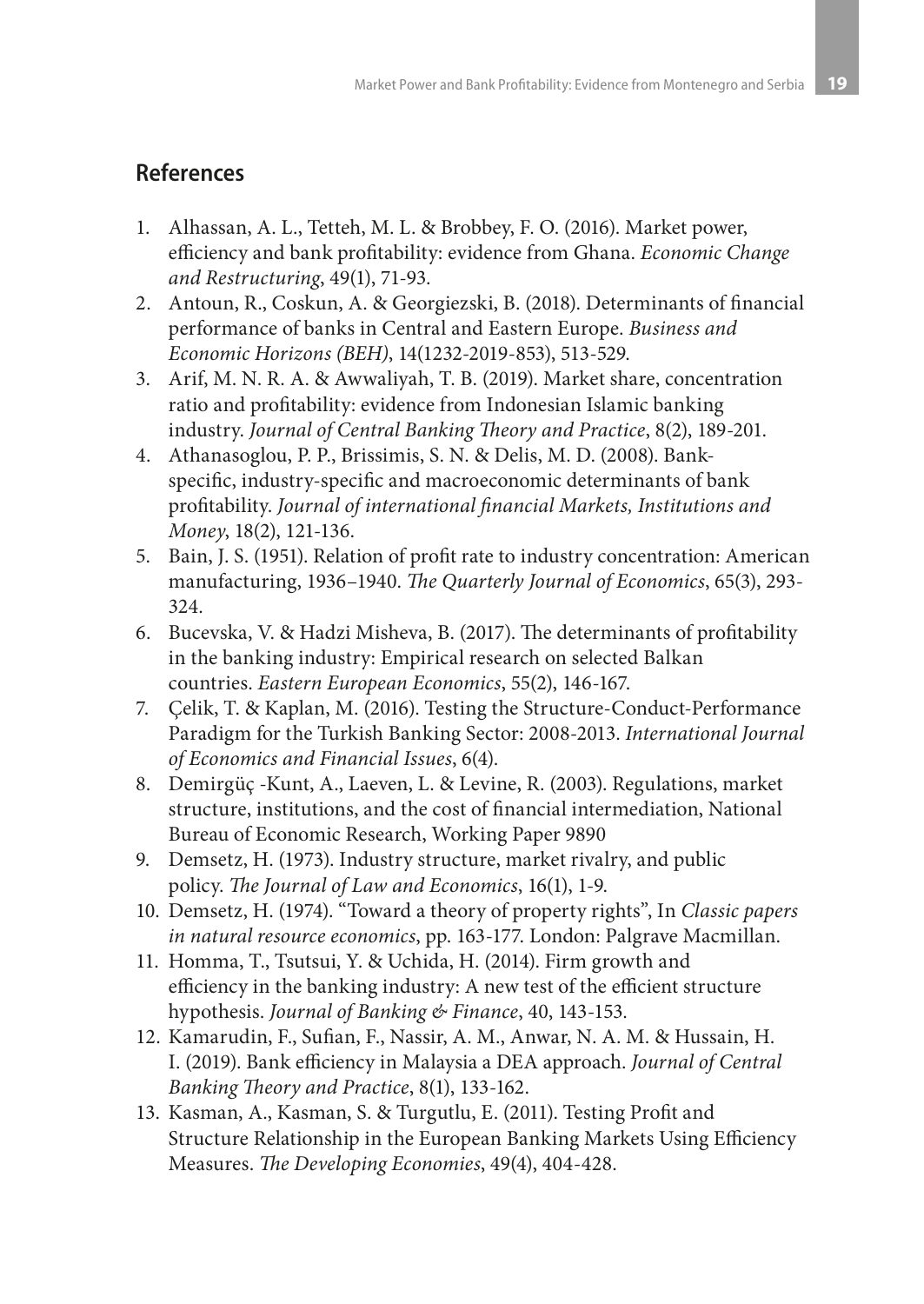- 14. Kolluru, M., Hyams-Ssekasi, D. & Rao, K. C. M. S. (2021). A Study of Global Recession Recovery Strategies in Highly Ranked GDP EU Countries. *Economics*, 9(1), 85-105.
- 15. Le, T. D. & Ngo, T. (2020). The determinants of bank profitability: A crosscountry analysis. *Central Bank Review*, 20(2), 65-73.
- 16. Lončar, D., & Rajić, V. (2012). Koncentracija i konkurentnost bankarskog tržišta Srbije-postojeće stanje i moguće promene pod uticajem buduće tržišne konsolidacije. *Ekonomika preduzeća*, 60(7-8), 372-385.
- 17. McGee, J. (1974). "Efficiency and Economies of Size", In *Industrial Concentration: The New Learning*, ed. H. Goldschmid, H. M. Mann, and J. F. Weston, 55-97. Boston: Little, Brown, and Company.
- 18. Peltzman, S. (1977). The gains and losses from industrial concentration. *The Journal of Law and Economics*, 20(2), 229-263.
- 19. Rinkevičiūtė, V. & Martinkute-Kauliene, R. (2014). Impact of market concentration on the profitability of Lithuanian banking sector. *Business: Theory and Practice*, 15(3), 254-260.
- 20. Shijaku, G. (2017). Does concentration matter for bank stability? Evidence from the Albanian banking sector. *Journal of Central Banking Theory and Practice*, 6(3), 67-94.
- 21. Short, B. K. (1979). The relation between commercial bank profit rates and banking concentration in Canada, Western Europe, and Japan. *Journal of banking & Finance*, 3(3), 209-219.
- 22. Staikouras, C. K. & Wood, G. E. (2004). The determinants of European bank profitability. *International Business & Economics Research Journal (IBER)*, 3(6).
- 23. Sufian, F. (2011). Profitability of the Korean banking sector: Panel evidence on bank-specific and macroeconomic determinants. *Journal of economics and management*, 7(1), 43-72.
- 24. Uralov, S. (2020). The Determinants of Bank Profitability: A Case of Central European Countries. *Management*, 8(3), 8-16.
- 25. Žunić, A., Kozarić, K. & Dželihodžić, E. Ž. (2021). Non-Performing Loan Determinants and Impact of COVID-19: Case of Bosnia and Herzegovina. *Journal of Central Banking Theory and Practice*, 10(3), 5-22.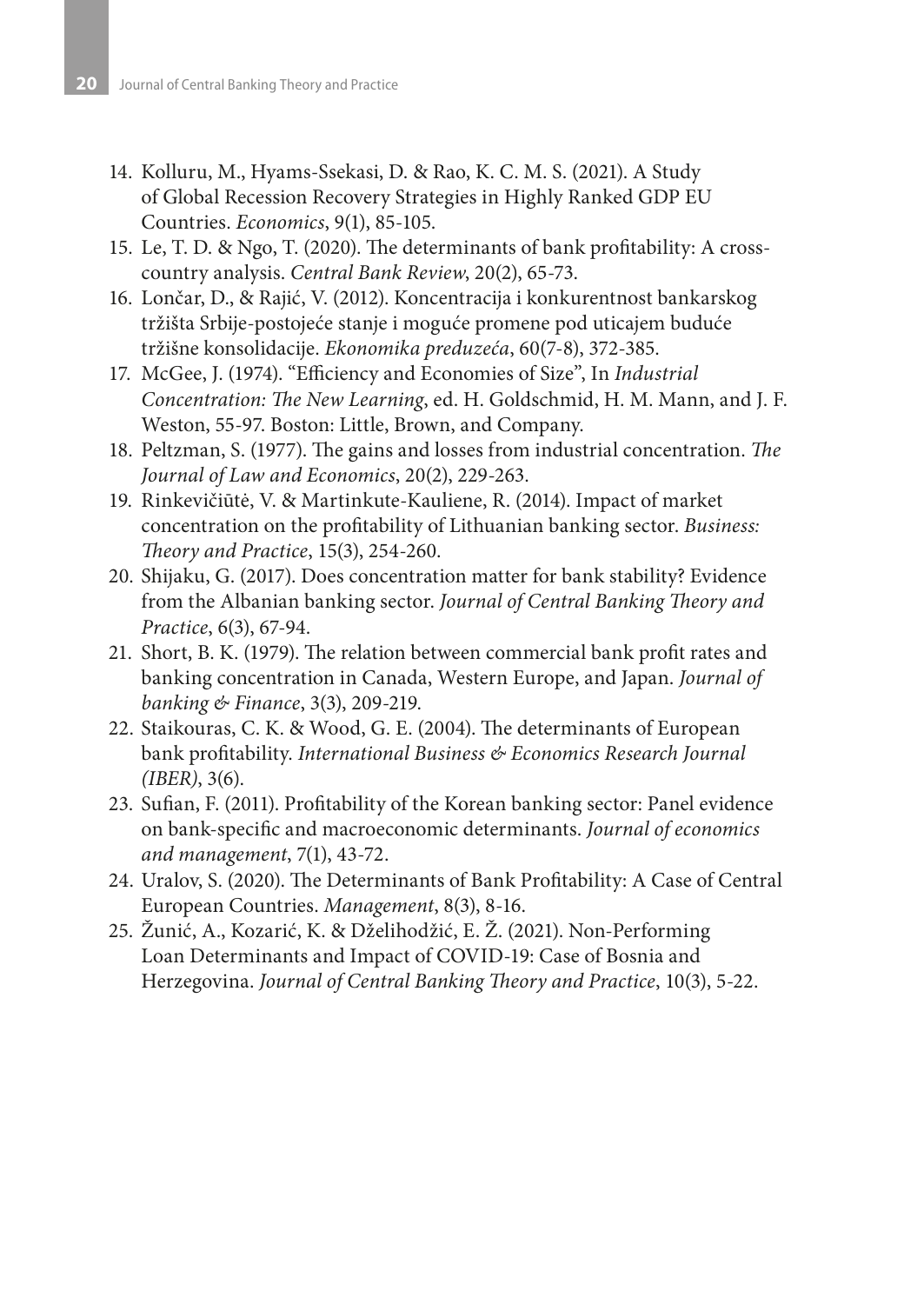# **Appendix**

#### **Table 1.1: Influence of market power indicators on profitability of the banking sector of Montenegro**

| Montenegro        | roa1         | roa <sub>2</sub> | roa3         | roa4         | roe1                   | roe2      | roe3      | roe4      |
|-------------------|--------------|------------------|--------------|--------------|------------------------|-----------|-----------|-----------|
|                   | $-0.0306$    |                  |              |              | $-5.7727$ <sup>*</sup> |           |           |           |
| cr1a              | (0.0766)     |                  |              |              | $-31.910$              |           |           |           |
| cr <sub>4</sub> a |              | $-0.0216$        |              |              |                        | $-35.458$ |           |           |
|                   |              | (0.0477)         |              |              |                        | $-20.533$ |           |           |
| cr1l              |              |                  | $-0.0320$    |              |                        |           | $-56.148$ |           |
|                   |              |                  | (0.0708)     |              |                        |           | $-41.349$ |           |
| cr4l              |              |                  |              | $-0.0241$    |                        |           |           | $-24.405$ |
|                   |              |                  |              | (0.0417)     |                        |           |           | $-20.654$ |
|                   | 0.0429       | 0.0432           | 0.0428       | 0.0430       | $-0.0089$              | 0.0625    | $-0.0088$ | 0.0658    |
| cap_ass           | (0.0437)     | (0.0438)         | (0.0435)     | (0.0440)     | $-10.076$              | $-10.019$ | (0.9965)  | $-10.484$ |
| cr_risk           | $-0.0096$    | $-0.0096$        | $-0.0103$    | $-0.0101$    | $-0.0097$              | $-0.0356$ | $-0.1541$ | $-0.1901$ |
|                   | (0.0342)     | (0.0340)         | (0.0344)     | (0.0340)     | (0.2983)               | (0.2913)  | (0.3084)  | (0.3460)  |
|                   | $-0.5422***$ | $-0.5470***$     | $-0.5541***$ | $-0.5503***$ | $-38.407$              | $-47.389$ | $-59.954$ | $-50.597$ |
| op_exp            | (0.1790)     | (0.1795)         | (0.1818)     | (0.1796)     | $-71.551$              | $-70.284$ | $-66.484$ | $-69.142$ |
| size              | $0.0113*$    | 0.0110           | $0.0115^{*}$ | $0.0113*$    | $-0.1862$              | $-0.2184$ | $-0.1573$ | $-0.1242$ |
|                   | (0.0063)     | (0.0066)         | (0.0059)     | (0.0058)     | (0.2052)               | (0.2106)  | (0.1733)  | (0.1712)  |
|                   | $-0.0000$    | $-0.0001$        | $-0.0000$    | $-0.0000$    | $-0.0154$              | $-0.0147$ | $-0.0103$ | $-0.0039$ |
| gdp_growth        | (0.0003)     | (0.0003)         | (0.0003)     | (0.0003)     | (0.0250)               | (0.0257)  | (0.0255)  | (0.0234)  |
|                   | $-0.1346$    | $-0.1240$        | $-0.1358$    | $-0.1248$    | 34.631                 | 48.035    | 30.330    | 30.120    |
| $_{\text{cons}}$  | (0.0918)     | (0.1068)         | (0.0854)     | (0.0914)     | $-29.103$              | $-33.608$ | -23.575   | $-23.985$ |
| R-Squared         | 0.15         | 0.15             | 0.15         | 0.15         | 0.03                   | 0.04      | 0.03      | 0.02      |

Source: Authors